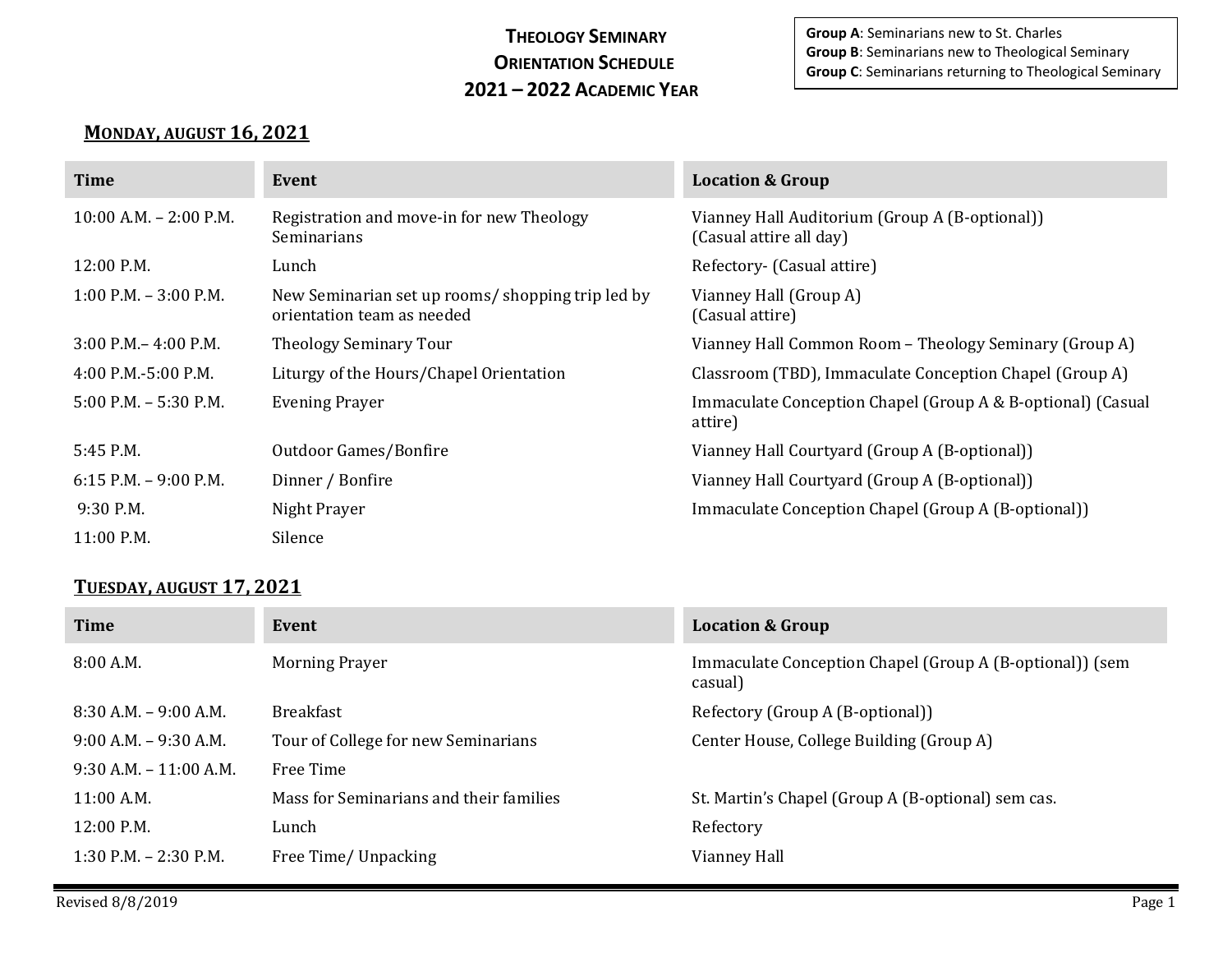# <span id="page-1-0"></span>**TUESDAY, AUGUST 17 (CONT.)**

| <b>Time</b>              | Event                                                                                                                                                | <b>Location &amp; Group</b>                                                                                                                           |
|--------------------------|------------------------------------------------------------------------------------------------------------------------------------------------------|-------------------------------------------------------------------------------------------------------------------------------------------------------|
| $2:30$ P.M. $-3:30$ P.M. | <b>Formation Orientation for New Theology</b><br>Seminarians-Meet with Individual TD Formation Priests<br>Orientation to Theology Seminary Formation | Vianney Hall Auditorium (Group A & B) (sem casual)                                                                                                    |
| $3:30$ P.M. $-4:45$ P.M. | Discretionary Time for New Seminarians                                                                                                               |                                                                                                                                                       |
| $3:00$ P.M. $-4:30$ P.M. | Registration for Returning Seminarians                                                                                                               | Vianney Hall Common Room (Group B & C) (casual attire)                                                                                                |
| 5:00 P.M.                | Solemn Evening Prayer with Benediction                                                                                                               | Expect Immaculate Conception Chapel <sup>1</sup> (Group A, B, C)<br>("Old Men" are to wear Cassock and Surplice,<br>"New Men" are to wear Black Suit) |
| $6:00$ P.M.              | Rector's Dinner and Introduction of Formation<br>Committee Members                                                                                   | Refectory (Group A, B, C)<br>(Group A: black Suit; Groups B & C: clerics/cassock)                                                                     |
| $8:15$ P.M.              | <b>Theology House Social</b>                                                                                                                         | Vianney Hall Common Courtyard (Group A, B, C) (casual)                                                                                                |
| $9:30$ P.M.              | Discretionary Time                                                                                                                                   |                                                                                                                                                       |
| 11:00 P.M.               | Silence                                                                                                                                              |                                                                                                                                                       |

#### **WEDNESDAY, AUGUST 18, 2021**

| <b>Time</b>                 | Event                                                                                                        | <b>Location &amp; Group</b>                                                                                                    |
|-----------------------------|--------------------------------------------------------------------------------------------------------------|--------------------------------------------------------------------------------------------------------------------------------|
| 7:00 A.M.                   | Morning Prayer (Theology in ICC; College & Pre-<br>Theology SMC)                                             | Immaculate Conception Chapel & St. Martin's Chapel<br>(Group A: sem casual; B, C cassock & surplice for Mass)                  |
| 7:25 A.M. (following MP)    | Mass (Theology in ICC; College & Pre-Theology SMC)                                                           | Immaculate Conception Chapel & SMC (Group A, B, C)                                                                             |
| 8:00A.M.                    | <b>Breakfast</b>                                                                                             | Refectory/Vianney Hall Common Room                                                                                             |
| $9:00$ A.M. $-10:15$ A.M.   | Returning Seminarians Room Set-Up                                                                            |                                                                                                                                |
| $9:00$ A.M. $-10:00$ A.M.   | Theology Spiritual Formation Orientation                                                                     | College Classroom 1024 (Group A) (sem casual)                                                                                  |
| $10:00$ A.M. $- 12:00$ P.M. | -Spiritual Director Interviews for new men and any<br>seminarians needing a new director;<br>-Student Photos | (new men wear black suit for photo -unless in Candidacy, then<br>clerics- College Rm. 1024). Interview location - Vianney Hall |

 $1$  Look for last-minute announcements as location for Evening Prayer could change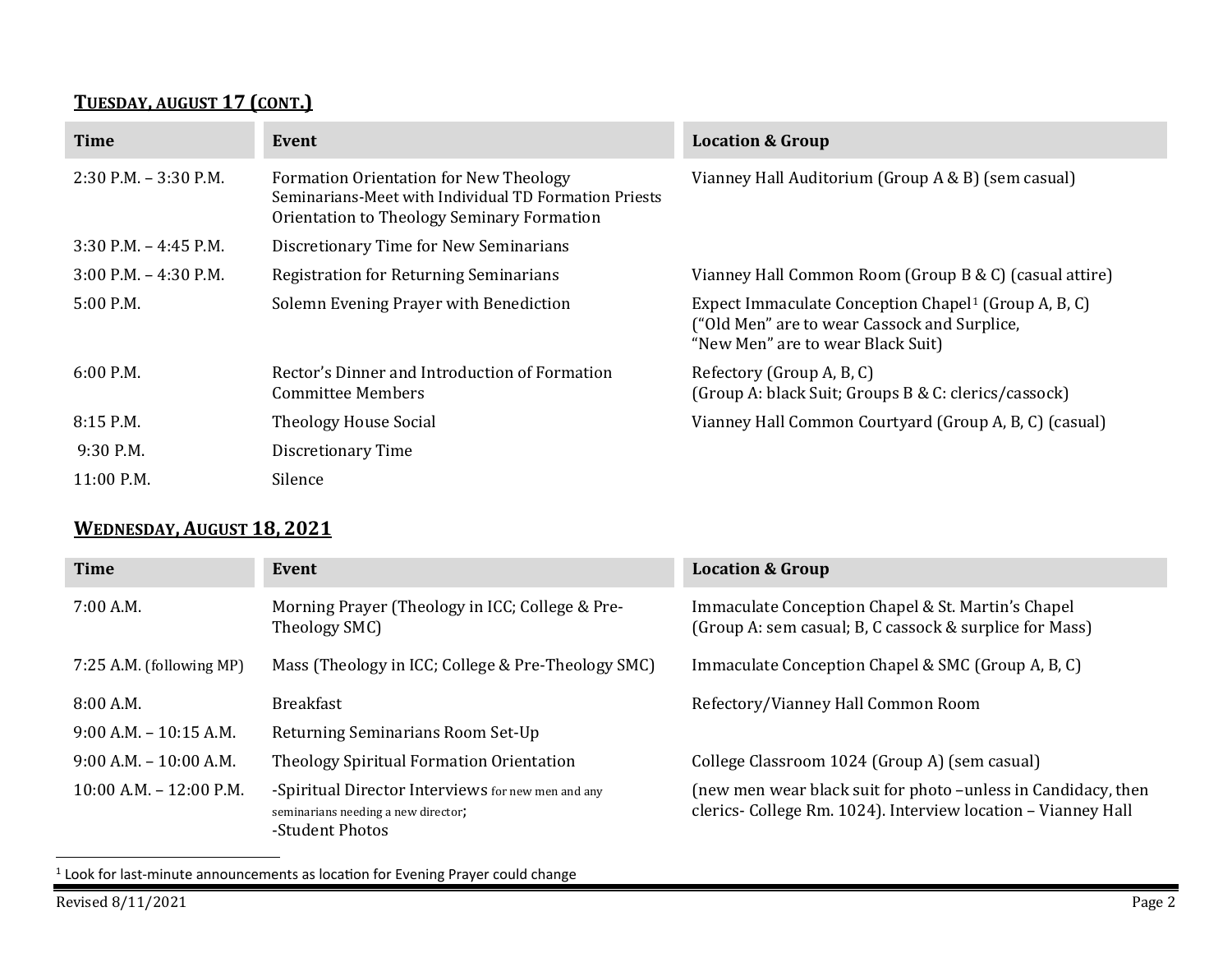## **WEDNESDAY, AUGUST 18, 2021**

| <b>Time</b>                 | Event                                                                                              | <b>Location &amp; Group</b>                      |
|-----------------------------|----------------------------------------------------------------------------------------------------|--------------------------------------------------|
| $11:30$ P.M. $- 12:45$ P.M. | Lunch                                                                                              | Refectory (sem casual)                           |
| $1:00$ P.M. $- 2:00$ P.M.   | Beginning of the Year House Meeting with Fr. Cooke<br>and Fr. Sperger (bring a pen to the meeting) | Vianney Hall Auditorium (Group A, B, C) (casual) |
| $2:00$ P.M. $-4:00$ P.M.    | Theology House Activity                                                                            | TBD (Group A, B, C) (casual/sports attire)       |
| $5:00$ P.M.                 | <b>Evening Prayer</b>                                                                              | Vianney Courtyard (Group A, B, C)<br>(casual)    |
| $6:00$ P.M. $-9:00$ P.M.    | Theology House BBQ/Social                                                                          | Vianney Hall Courtyard (Group A, B, C) (casual)  |

#### **THURSDAY, AUGUST 19, 2021** *Refer to your Horarium (Divisional) and Roster for schedule.*

| <b>Time</b> | Event                                                                                   | <b>Location &amp; Group</b>                                                                  |
|-------------|-----------------------------------------------------------------------------------------|----------------------------------------------------------------------------------------------|
|             | Classes Begin<br>(Class schedule according to the Master Calendar)<br>will be followed) | New Men: Morning Prayer & Mass: Black Suit; Class: Sem Casual;<br>Evening Prayer: Sem Casual |

#### **FRIDAY, AUGUST 20, 2021** Normal Class Schedule *Refer to your Horarium (Divisional) and Roster for schedule.*

| <b>Time</b> | Event                                                               | <b>Location &amp; Group</b>                                     |
|-------------|---------------------------------------------------------------------|-----------------------------------------------------------------|
|             | Class Day – follow the schedule according to the<br>Master Calendar |                                                                 |
| $3:30$ P.M. | Theology Seminary House Meeting                                     | Vianney Hall Aud. (Group A, B, C) (A: Sem Casual.; B&C clerics) |

## **SATURDAY, AUGUST 21, 2021**

| <b>Time</b> | Event                            | <b>Location &amp; Group</b>                              |
|-------------|----------------------------------|----------------------------------------------------------|
| 8:30 A.M.   | <b>Morning Prayer</b>            | Immaculate Conception Chapel (Group A, B, C: sem casual) |
| 9:00 A.M.   | Mass (regular Saturday Schedule) | Immaculate Conception Chapel                             |